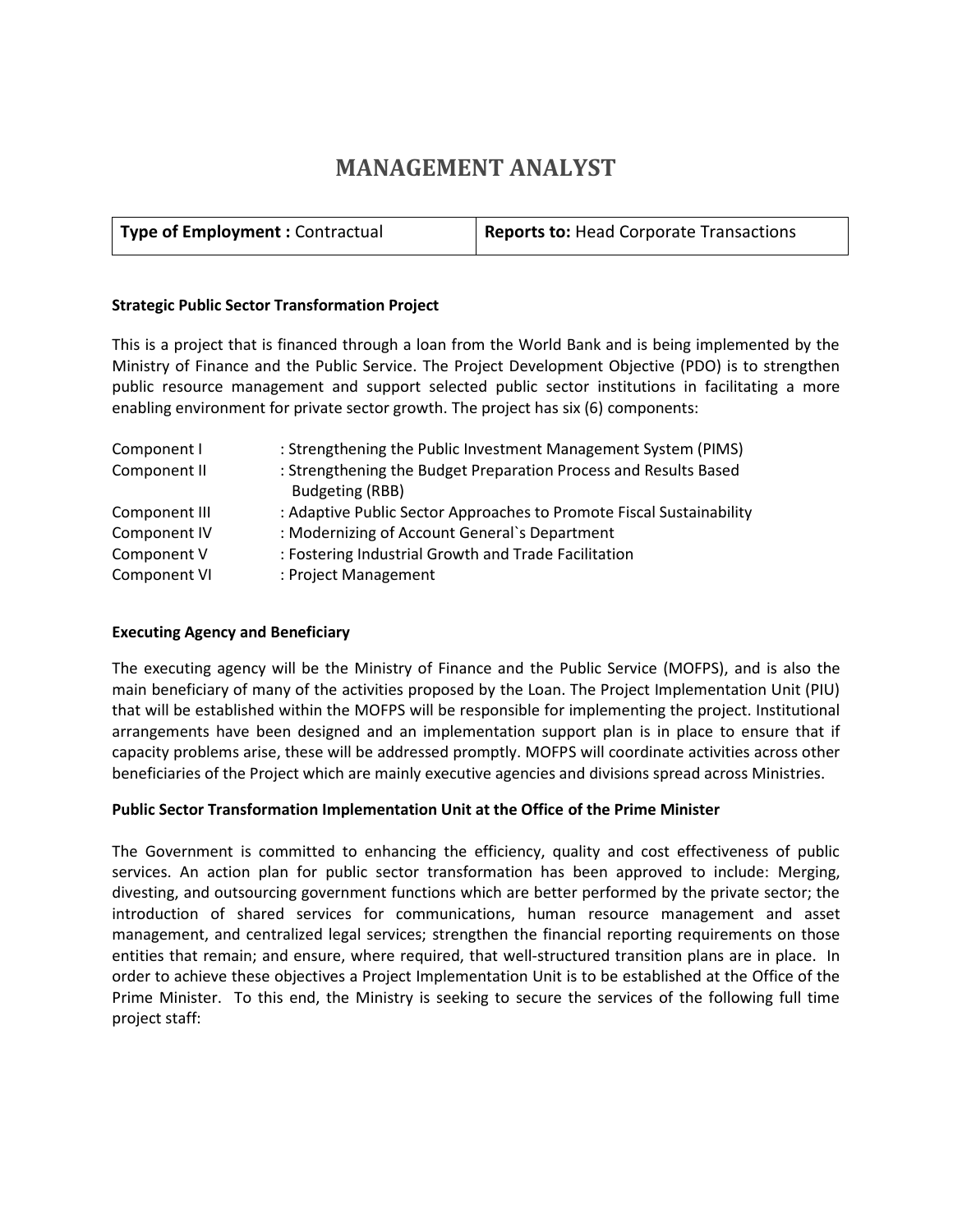## **JOB DESCRIPTION**

# **Summary/Objective**

The Management Analyst Consultant provides analytical management assistance by planning, coordinating and directing the management impact of relevant decisions, conducting surveys and studies, and recommends specific management action to increase the efficiency of organisational operations.

## **Essential Functions**

- Determines the operational design and impact based on any relevant management decisions.
- Conducts research and analytical studies on the impact of management decisions and issues; coordinates and expedites reports and program information from departmental input; develops procedures and forms; formulates recommendations and prepares reports and correspondence.
- Assists in determining financial methods, procedures and costs pertaining to a service or program.
- Working with other team members conducts cost benefit analysis based on changes in organisational design and /or procedures
- Conducts research and feasibility studies to advice on the organisational implications of proposed actions and makes recommendations.
- Design and implement organisational and operational structures.
- Confers with other departments, officials, consultants and explains policies and procedures; may make presentations on assigned projects and programs.
- Facilitating the redesign of business processes including clarifying, identifying issues and facilitating changes to attain the highest levels of customer service, efficiency, control and compliance.
- Identifying the root cause of business problems and creating strong, rational business cases for change.
- Preparing detailed documentation in the form of process diagrams and reports.
- Facilitating sessions with Government of Jamaica entities to identify process improvements.
- Provides staff support to committees or other departments, as assigned.
- May assist in budget preparation and administration.

## **Competencies**

- Advanced decision making.
- Advanced critical thinking
- Advanced communication skills
- Thoroughness
- Time Management
- Customer/Client Focus

## **Skills**

Logical data modelling skills